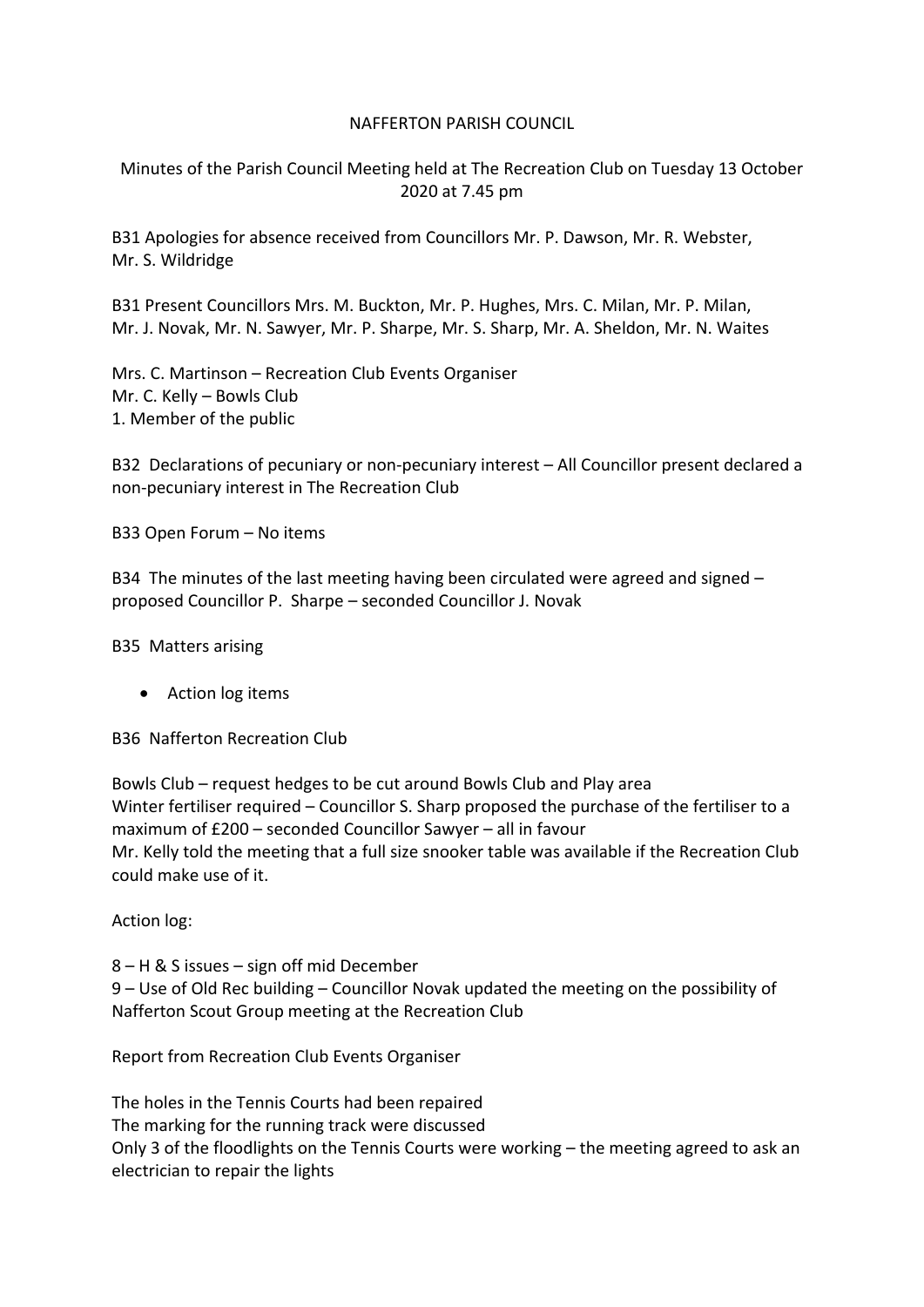R. Holmes had repaired the sink in the Under 5's Acoustic panels for the main room at the Recreation Club approximately £3500 – no decision Clerk to forward Rec Club accounts to Mrs. S. Tait to enter onto the Charity Commission web site

A Christmas Tree will again be sited on Jubilee Gardens

Planned Events:

Halloween Trail Door Step Father Christmas

Accounts

2075 – Eling – fuel - £30.90 2076 – R. Holmes - £280.33 2077 – Music Licence - £462.44 Npower gas – d/d - £98.84 Npower electricity – d/d - £305.66

B37 Remembrance Day

Councillors Novak and Buckton outlined the order of service for Remembrance Day Service on 8 November 2020 – Social media filming was discussed

Councillor Novak left the meeting at 8.50 pm

B38 The Mere

Action log: 2 and 2.2: Maintenance work on the Mere island continues Councillor Sharpe proposed that the Sycamore Tree on the Island should be felled – seconded Councillor Milan – all in favour – Clerk to contact ERYC Christmas Lights to be erected Councillor Sheldon proposed purchasing a gift token for £50 to thank Mr. Thornhill for the loan of his trailer – seconded Councillor C. Milan – all in favour

B39 Flooding/Drainage Report

Flooding on Coppergate and Nethergate/New Road had been reported to ERYC

B40 Planning

Town & Country Planning appeal:

20/00055/REFUSE – Conversion of existing public house to form 5 dwelling houses and the erection of an additional dwelling house attached to the existing building with associated works including refurbishment of parking and turning area and works to form private and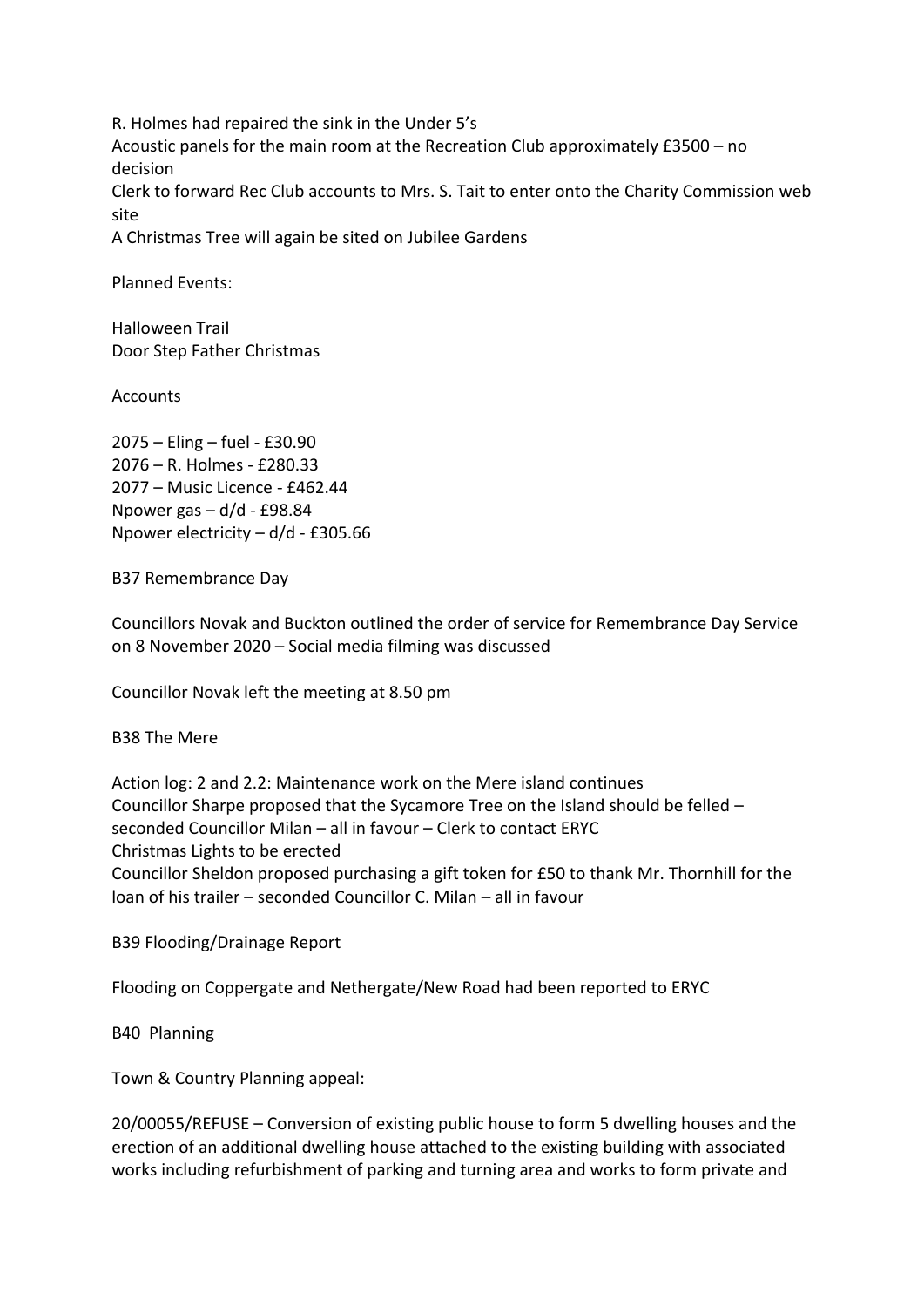communal amenity spaces (revised scheme of 19/00906/PLF) – The Kings Head, 22 Middle Street, Nafferton

Planning applications:

20/02866/PLF – Erection of single storey extension to rear following removal of existing bay window – Nab House, 33 Middle Street, Nafferton – we have no observations to make on this application

20/03037/PLF – Erection of two storey and single storey extensions to rear following demolition of existing conservatory, installation of new windows and doors, application of white render, construction of a terrace, reduction in height of existing boundary wall from 2.5 m high to 1.5 m high, construction of a brick pillar and rendered boundary wall with timber access gates to front, erection of a detached double garage and 1.8 m high garden wall following demolition of existing concrete panel garage – Westholme, 27 Westgate, Nafferton – we have no observations to make on this application

Planning decision:

20/02038/PLF – Erection of detached single storey dwelling and garage following demolition of workshop and out building – 7 Coppergate, Nafferton – granted

B41 Correspondence

Clothing/Textile Bank – Community Fund Opportunity – discussed/filed ERYC – Safe and Sound Grant – notice boards and web site

B42 Committee Reports

Village Hall – no meeting Feoffee/Jefferson Hodgson – land on Carr Lane available to rent Playground – maintenance on going Play area opening of gate for access to Play Area from Recreation Club – consultation on going Web – all ok

B43 Village Maintenance

Action log 6 – Bus Shelter maintenance – request R. Holmes to access maintenance costs.

B44 Accounts

Received:

`

½ precept - £26,400.00 Wayleave - £2.30 Allotments - £150.00